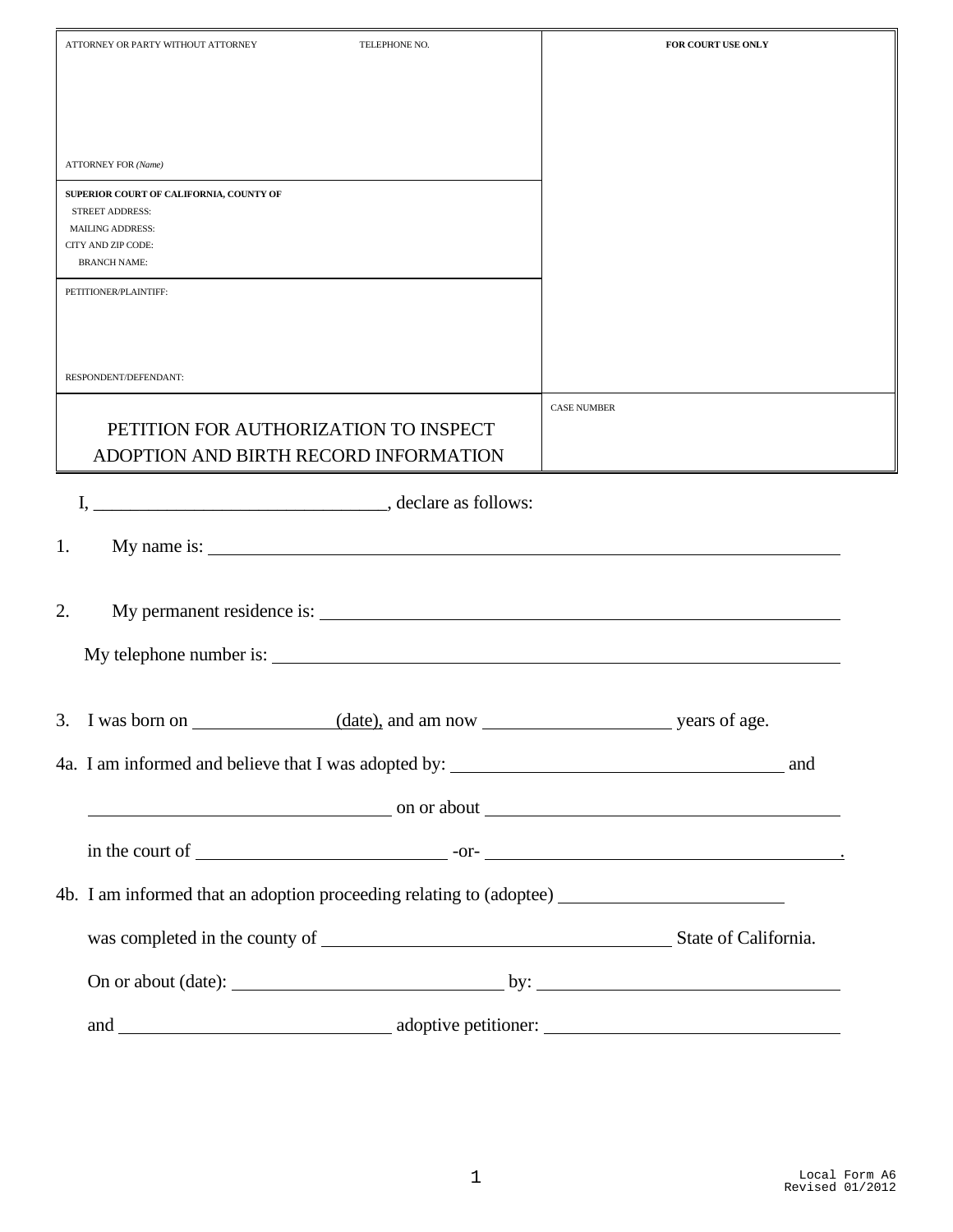Petitioner:: Case No:

5a. ( ) I request permission to inspect the records and/or obtain copies of the records relating to the named person for the following reasons

(Civil Code §229.10 requires a showing of good cause approaching necessitous) :

(If additional space is required, attach a separate sheet) (Item 6 shall be completed by the Court Clerk)

5b. ( ) I also request permission to inspect and/or copy the original birth record for the following reasons (Health & Safety §102705 requires good and compelling cause):

(If additional space is required, attach a separate sheet) (Item 7 &8 shall be completed by the Court Clerk for further processing of this request)

WHEREFORE, I request an order of the Superior Court as required by Civil Code §229.10 and/or Health and Safety Code §102705 with respect to the records relating to the above proceeding.

Date:

(Signature of requestor)

STATE OF CALIFORNIA  $VERIFICATION$ 

COUNTY OF  $\qquad \qquad$  )

I am the petitioner in the above matter, I have read the foregoing petition and know the contents thereof; I declare that the same is true of my own knowledge, except as to those matters which are therein stated upon my information and belief, and as to those matter, I believe them to be true.

I declare under penalty of perjury that the foregoing is true and correct.

| Dated this  |          | day of | 20 | at |
|-------------|----------|--------|----|----|
| California. |          |        |    |    |
|             | (Signed) |        |    |    |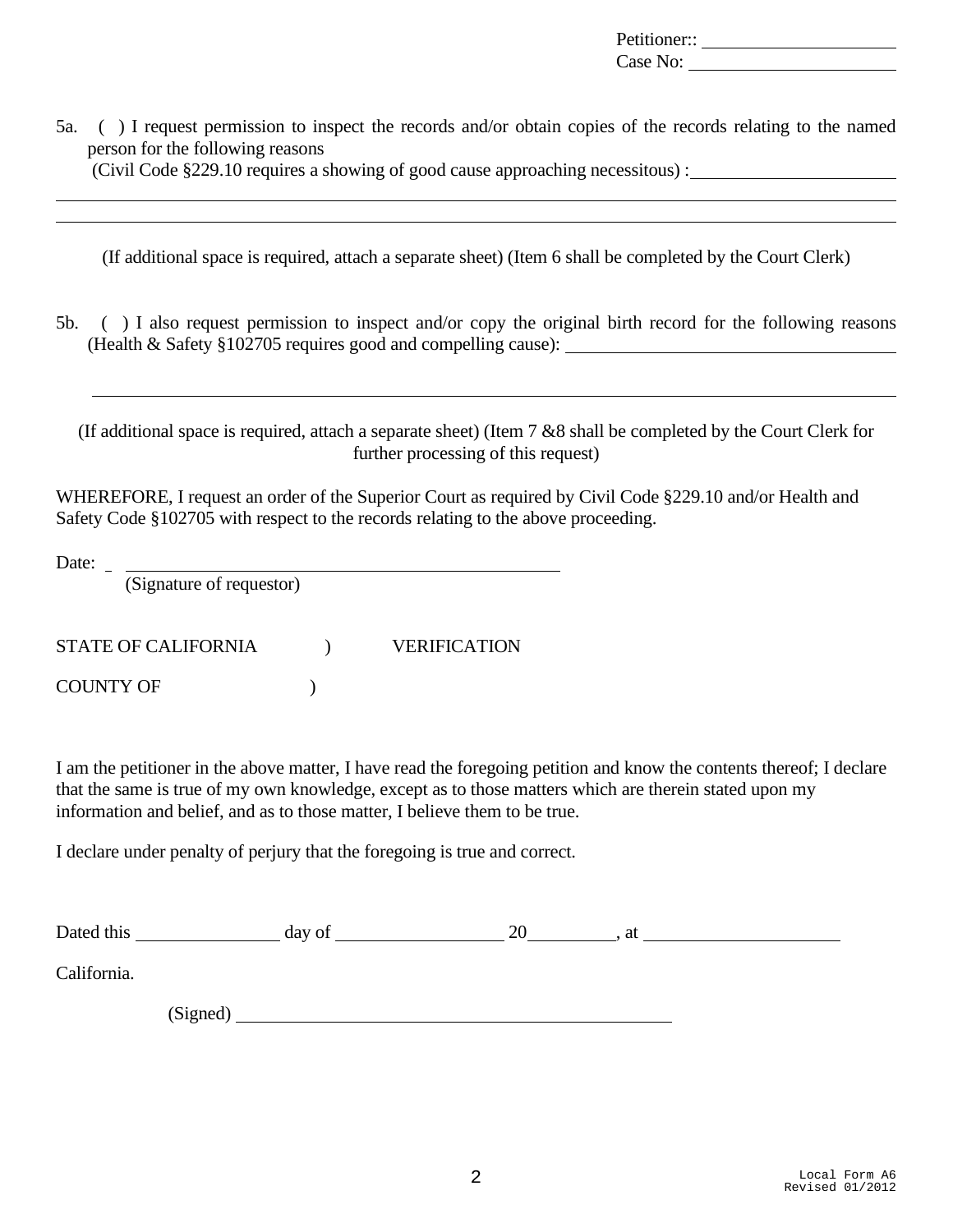| Petitioner: |  |
|-------------|--|
| Case No:    |  |

*SUBMIT AS FOLLOWS:*

*Original and Duplicate for 5a (Court File only) FC§9203*

*Original and 2 copies for 5b (Information and records which may not be on record in court file) H&S§102705*

*Applicable for 5a only court file only (FC§9203)*

#### **COURT ORDER**

**The Court, having considered the verified petition ORDERS the Clerk to furnish Petitioner with a copy of the following documents, upon payment of any fees required by law:**

**Dated:** 

#### **JUDGE OF THE SUPERIOR COURT**

FOR TRANSMITTAL USE: TO BE SENT TO SACRAMENTO ONLY IF 5B IS REQUESTED (For information and records pursuant to H&S§102705)

STATE DEPARTMENT OF SOCIAL SERVICES Adoption Branch 744 P Street M/S 19-67 Sacramento, CA 95814

The original of the above petition was filed in the office for the undersigned on:

Please comply with the provisions of section 102705 of the Health and Safety Code.

Executive Officer/Clerk of the Superior Court, State of California, County of

Dated: By: By: By: Deputy Clerk

Clerk's notation: Copy transmitted to the State Department of Social Services on:

| Petitioner: |  |
|-------------|--|
| Case No:    |  |